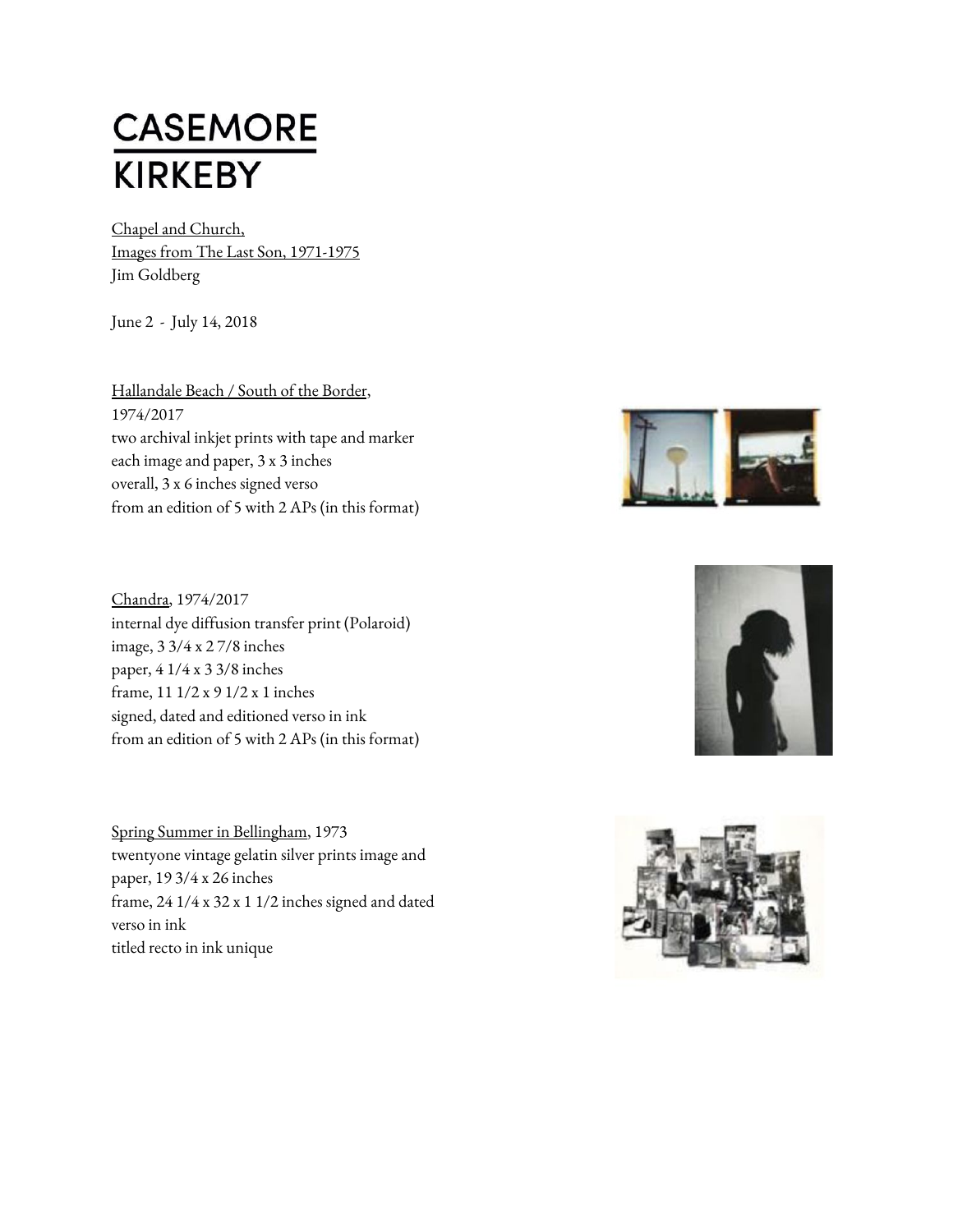Camp Sequassen, 1963/2017 handcolored pigment print on archival newspaper image, 11 x 14 inches paper, 13 x 16 1/2 inches signed verso from an edition of 3 with 2 APs (in this format)

Los Angeles, 1974/2017 collage with tape, white out, marker, pencil on inkjet prints image, 8 1/2 x 13 3/4 inches paper, 11 x 16 3/4 inches frame, 15 5/8 x 19 3/4 x 1 1/2 inches signed, dated and editioned verso in pencil; titled and dated recto in ink from an edition of 3 with 2 APs (in this format)

3pm Santa Monica Pier, 1974/2017 gelatin silver print with hand applied paint and ink image, 5 x 7 3/8 inches paper, 6 x 8 1/2 inches signed, dated and editioned verso in pencil from an edition of 5 with 2 APs (in this format)

Trailways Bus to Boston, 1974/2017 internal dye diffusion transfer print (Polaroid) image, 2 7/8 x 3 3/4 inches paper, 3 3/8 x 4 1/4 inches frame, 9 1/2 x 11 1/2 x 1 inches signed, dated and editioned verso in ink from an edition of 5 with 2 APs (in this format)